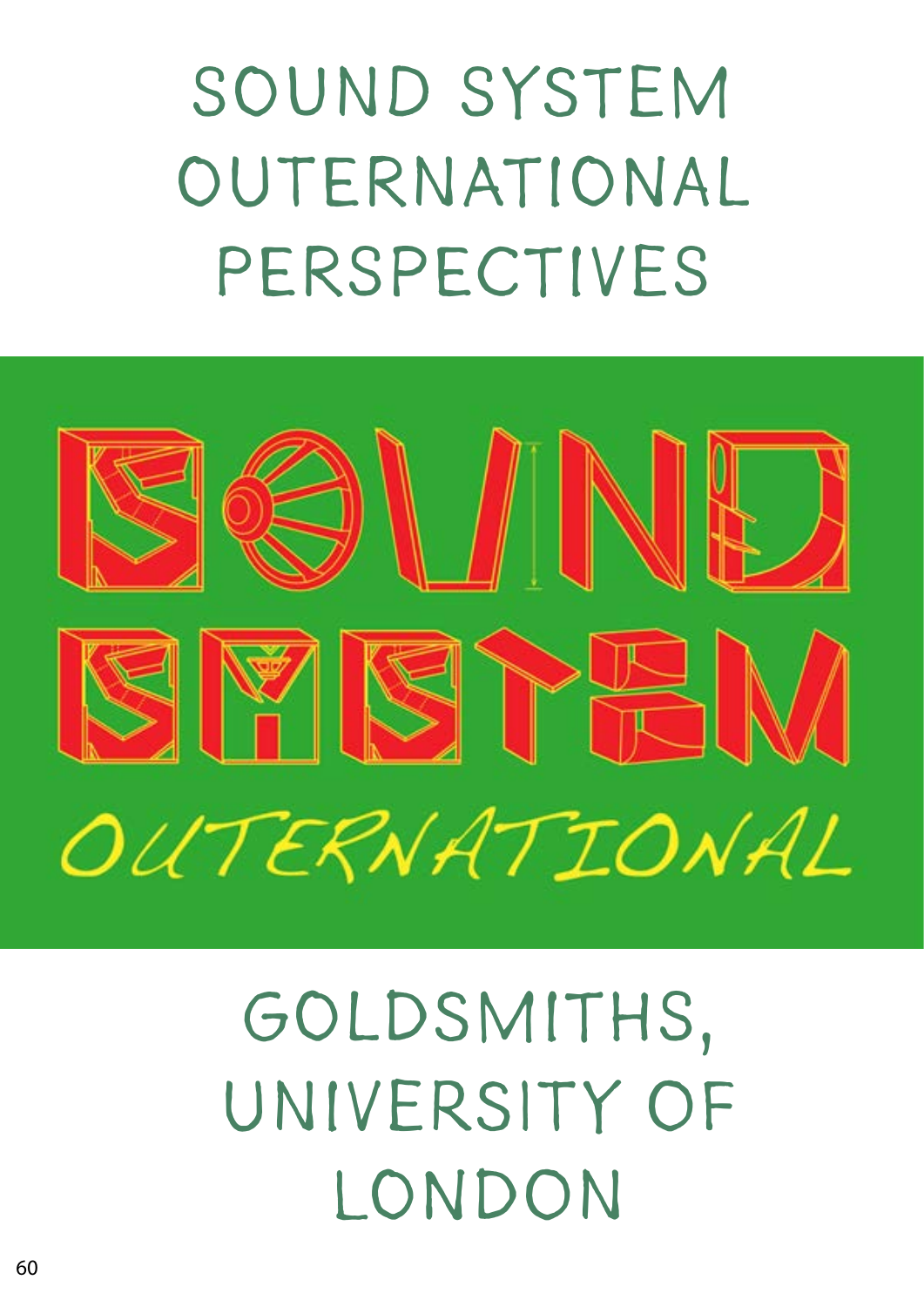## Vincent Moystad & Oana Pârvan Ed. Julian Henriques, June Reid, Corey Gilmore Togher, Nala Xaba

 $\Gamma$  ound System Outernational (SSO) is a prac- $\bigcup$  tice-research collective of MA and PhD students and staff based in Goldsmiths, in New Cross, London. We investigate theories and practices in sound system culture with the notion that research and practitioner discussion can provide meaningful contributions to this culture. We approach sound system culture as a system of experience, knowledge and practice: a method and positionality as well as an object of study. Our main collective activity to date has been organising symposia which bring together sound system researchers, practitioners and audiences for discussion, working to build a physical "third space" for people to gather and

from the established musical culture of Jamaica (Bradley 2001: 36). As the street technology of sound systems proliferated across the island, rivalries developed amongst operators for the most powerful stacks and the most original selection of music (ibid).

The early sound systems largely played Black American R&B, often sent by emigrant relatives or, as rivalries intensified, by envoys sent to New Orleans or New York for the specific purpose of hunting down new music (Katz 2012: 16). Eventually, sound system operators determined to outshine their rivals started to commission and record original music, laying the foundations for a Jamaican popular music industry in the context of



radical movements for decolonisaton (see Sylvia Wynter's comments in Scott 2000). The sonic techniques and political forms developed in Jamaican dancehalls and studios during these crucial decades of political contestation and social change continue to reverberate across the world.

The "outernational" of Sound System Outernationl is a word from the Rastafarian practice of altering the syllables to convey the speaker's



1 Dedicated becomes livicated, as such a commitment should be lived actively: it is never ded. Oppression becomes downpression, as a person is kept down by their oppressors. The practice both arranges words in a distinct cosmological ordering that emphasizes the word as performative utterance, but also destabilises concepts by reimagining their etymologies, opening them up to new interpretations and analyses. See Chevannes 1994.

meet each other, building networks and exchanging idea [...] what the space of the dancehall session aims to provide through the sound of the phonographic reproduction. In the Rastafarian nomenclature the events would be considered as a "groundation" at which we were "reasoning." In one sense this was our aim for the symposium: to create a shared space that is achieved at the best dancehall session and at the best academic conference. [D'Aquino et al 2017: 168]

Sound system culture has, of course, offered a space to dance, dream, think and struggle from its very inception. Hedley Jones – Jamaican former RAF electronics engineer, typesetter and trade unionist – built the first sound systems in the early 1950s. Building on the skills he developed setting up transistor radios or record players in rum shops and grocery stores, Hedley's innovation brought recorded music to a popular audience excluded

**AN INCLOSE** 

 $\overline{\phantom{a}}$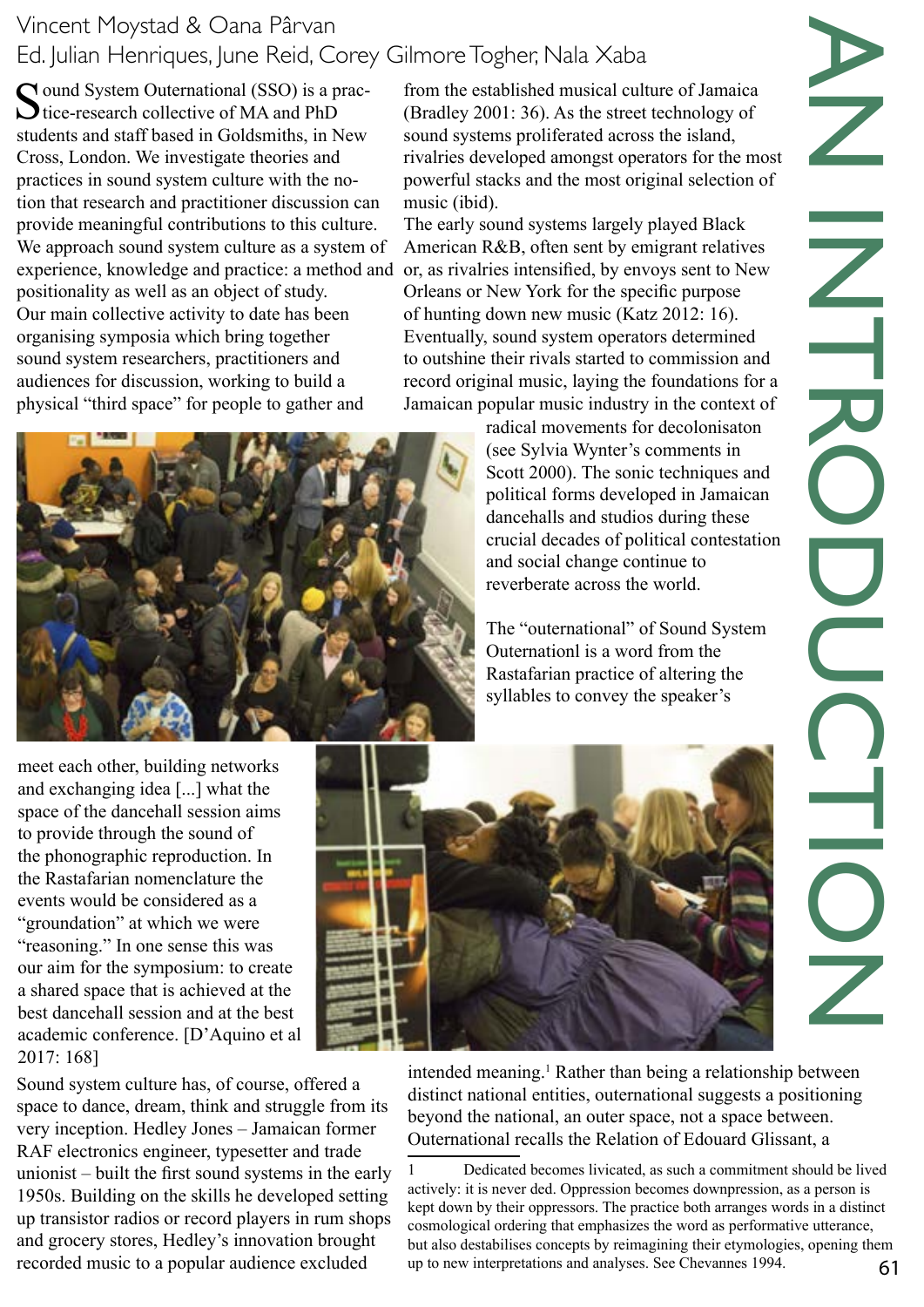complex tangle of relationships perhaps best approached through its poetics (Glissant 2010: 138). Sound system culture was an integral part of Jamaican and Caribbean popular culture in Britain. It also provides a framework for a distinct Black and radical art and literature (Chambers 2017: 116). Its idioms of dance, lyrical prowess, political militance, and sonic experimentation would also come to shape wider British popular music, inspiring a dizzying array of cultural forms (Sullivan 2014). Sound system culture in Jamaica itself has given rise to dancehall music, a sound and aesthetic that is increasingly influential in art and global popular music (Moystad 2018).

Sound systems patterned on Jamaican practices have also proliferated, constituting a global scene in complicated communication with Jamaica and the Jamaican diaspora. As Marvin D Sterling argues in respect to Japan, Jamaican musical forms can be effectively deployed by people elsewhere, whether for sonic joy or the articulation of emancipatory politics. However, their encounter with Jamaican culture is always shaped by the context of a neo-colonial capitalism2 (Sterling 2010: 244). Other scholars have emphasised sound system culture as a technological response to concrete political junctures, as in the work of Louis Chude-Sokei (2016) and Julian Henriques (2011).

There are now thousands of such encounters across the world – in Brazil, India, Italy, Japan and South Africa, to name but few – with an attendant blossoming of sonic and political responses to this problem (see, for example, Manfredi 2011). The sound system world today is a complex and often contradictory interplay of sonic techniques, economic transactions, heavy lifting, delicate tuning, temporalities, geographical locations, cultural imaginaries, and social conflict.

This collection of texts emerges from SSO #4, Strictly Vinyl, our most recent symposium in collaboration with the Let's Go Yorkshire photo exhibition, Let's Play Vinyl, in January 2018. A unique intersection of practical workshops, performances and debates – both unraveling oral histories and unpacking theories – has enlivened the academic space quite literally, as our own sound system was showering the Stuart Hall building with its warm reggae flows.

It was obvious that the previous years had sedimented a considerable groundation for the community of participants to expand. And it did so to such an unexpected extent, that it pushed us to experiment with thoughts and terms that could help us transmit the reverberations and energy released by the encounters of those days. One such term is sonic engagement, which we will try to play with in the following paragraphs.

Alongside the over 400 participants to the events, this symposium has been actively organized with the utmost dedication and love by a team of ten students of the Postcolonial Theory module alongside their tutor. This fortuitous team was coming from all corners of the world: the UK, but also Chile, Tunisia, South Africa, China, Turkey, Italy and Romania. Some of them hadn't been familiar with the ramifications of the sound system culture. Most of them had never formulated any critical reflection on their interactions with sound systems.

In fact, this speaks to the main feature of the phenomenon we are here choosing to call sonic engagement. Namely that it is based on a form of knowledge that is deeply embodied, visceral (yet that goes way beyond the viscerae). This type of knowledge short circuits rationalizing reductions of the experience that constitutes it. In this sense, the sonic engagement that we've witnessed is based on what we could call vibrational knowledge. In fact, what it connects are the deep physical and emotional effects of the vibrations of the music (peace, joy, excitement, trance) to the collective construction of the dancehall or listening session (often associated to feelings of home, community, familiarity, mutual trust, collaboration and acceptance). In this sense, the sounds present at the event – the omnipresent sound system in the hall, the Gregory Isaacs listening sessions, the final dancehall, the party organised weeks after the event – have contributed to setting an environment for community building that wasn't, as it commonly happens in universities, monopolized by intellectual speculation. The sounds renegotiated the terrain of speculation, rather inviting to get lost into dub improvisations (performed live by Dub

<sup>2</sup> We recall Stuart Hall's comments in Creolite and the Process of Creolisation: the vernacular or indigenous 'ground' which emerges out of this collision of cultures is a distinctive space – the 'colonial' – which makes a whole project of literary expression and creative cultural practices possible – 'the good side', if you like, of creolization and the essence of the argument about créolité. But there is always also 'the bad side': questions of cultural domination and hegemony, of appropriation and expropriation, conditions of subalternity and enforced obligation, the sense of a brutal rupture with the past, of 'the world which has been lost', and a regime founded on racism and institutionalized violence (Hall 2015: 16).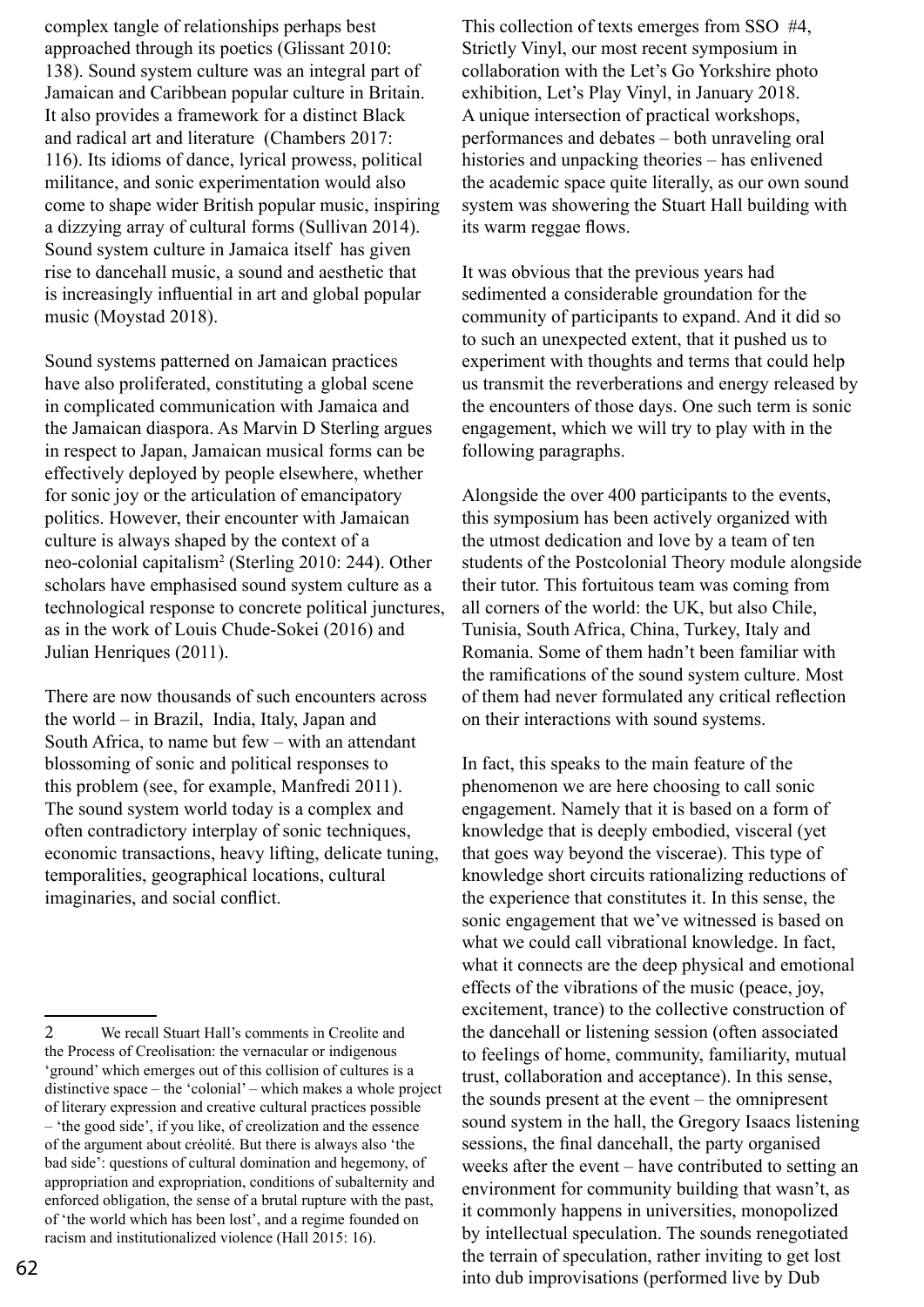Morphologies) and experience hearing with the entire body. Moreover, panels such as the one that hosted the UK women-led sound systems were able to fire up the audience sharing stories about struggles that so many different participants were able to relate to and be inspired by.

We have described these aspects – that many of us keep discussing – in order to at least attempt to sketch what the event was like for those of us who had never before been directly involved in sound system practices. How it educated us in political lessons we didn't know about and the infinite listening and knowing capacities of our entire bodies.

So far, we've argued the phenomenon of sonic engagement to hold an introspective dimension (one made of the impact of reggae/dancehall/dub vibrations on one's body and mind) and one associated to the social, collective dimension of experiencing music together, able to establish a temporary community marked by unity and mutual enhancement. It is from this second dimension that a third level of the sonic engagement is made possible. This third level is the one of potential, imaginary, open-ended projections. It regards all of the interactions that could be articulated from that second level of mutual enhancement, able to reach out and expand the community of all those who make the sound possible: from the people who build and carry a sound system, to the people who listen to it and produce the sounds that animates it.

Using a symbol dear to the Rastafarians, we could argue that the sonic engagement we're describing is similar to a tree. The deep vibrational effect its root; the collective dimension reaching out like branches and the potential expansion as its flowers, promises of fruits to come. Yet at the same time we must imagine these three aspects as simultaneous and interlaced; a constant cycle able to re-invent itself breeding a wide diversity of flowers. In order to ground this metaphor and show why it addresses some of the synergies we've experienced on this occasion, we'll exemplify how each dimension unfolded during the event.

The first two dimensions are indispensably personal and intertwined. They belong to a particular body's memory and – simultaneously – speak about the communities that the body has been a part of. So, for instance for me (Oana), reggae sounds are distantly dug into my childhood; Bob & the Wailers cassettes accompanying the quiet family road trips in my native country, Romania, before I knew a word of English. Later, as a young immigrant in Italy, it was the anthems of Sister Nancy and Anthony B that made me and my girlfriends buzz and bounce at the dancehalls in smoky

squats. Damian Marley instructing us how to move synchronized during countless anti-racist marches across the country. Italian reggae blossoming like it had always existed in Italy, with Africa Unite, Sud Sound System, Alborosie and Brusco filling our bedrooms and the students' parties. The first time I went to a dub night in Bologna all I remember is the excitement of all my comrades for the new genre and my guts bursting with sounds. The unease and wondering for the first time if those stacks weren't too high. In what way was that ticklish echo connected to Sister Nancy's flirty and reassuring horns, I wondered. Fast forward eleven years, and, now an immigrant in London, my body had learned to grasp different lengths of the dub experience. Here's how I captured Jah Shaka's dub session in my diary:

#### 15 December 2017

*If I close my eyes, I am convinced that there is nobody around me, that the music envelops me alone. Yet if I open my eyes I see a highly populated womb. I look around and I smile, as if I were altered by some endorphins-inducing substance. It feels a bit as if I were looking at the others through water, my ears numbed. The air is thick.*

This is just one example of how the sound system can be incorporated, of how it regards psycho-physical dispositions (warmth, coquetry, bursting guts, ticklish echoes, confidence, happiness, wholesomeness), alongside the reassurance that derives from temporarily sharing a sense of kinship and synchronized action, whether choreographic or lyrical. This memory (and often the prospect) of kinship is what substantially strengthens the bonds around sound systems, in ways that are hardly rationalized or verbalized. This partially explains how different workers of the university have magically materialized and supported us in the most critical moments or how an international team was able to transform itself into a sound system crew. This is testimony to a collective knowledge practice based on doing collaboratively, fueled by the power with rather than the power on. In this practice hierarchies are overshadowed by everyone's particular contribution to the afore-mentioned collective sense of kinship, which is enhanced by every single person who was invested in it: from the organisers to the performers, from the panelists to the audience.This brings us to the last dimension of our sonic engagement, to the generative force of imagination. To what was made possible by the shared sense of kinship brought into being by the event's synergies, which gave us courage to think into existence ways to extend and re-invent the community we felt part of.

The first open-ended extension we felt as an urgency was the intergenerational one. In a period in which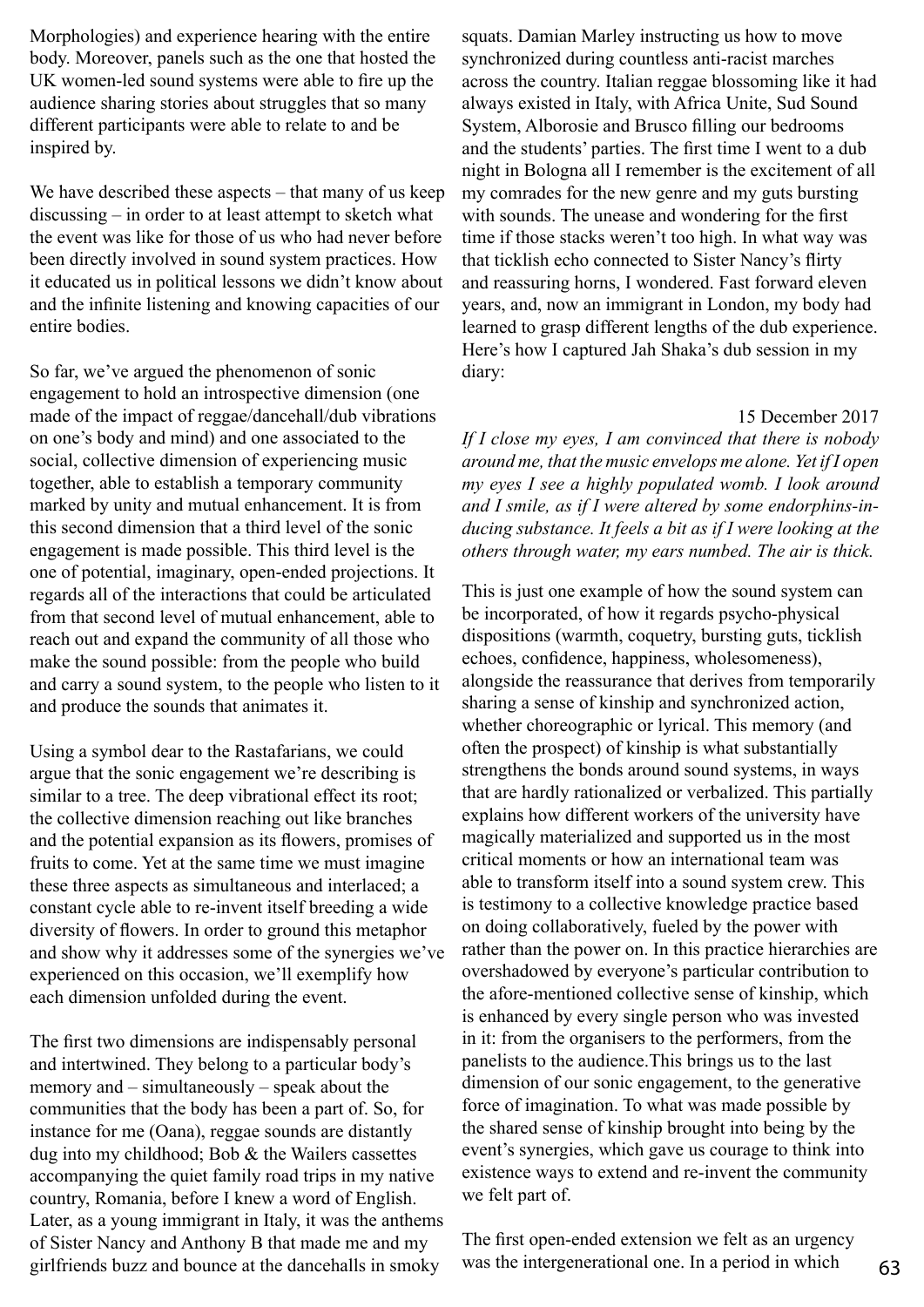youth music subcultures are increasingly stigmatized in London, we felt the need to recognize the value of the work of the local young performers, while sharing with them the powerful resonance tool of the sound system. On the 30th of June the members of the Lewisham-based sound system, Unit137, shared their knowledge during a workshop that involved 6 local young people interested in improving their music writing skills. In less than an hour the participants, aged 14 to 16, wrote an original song and performed it, showing us how sharing music practices can enrich the dialogue between generations in an historical moment in which listening to the young people is more important than ever before. As one of the young participants put it: 'we were able to express ourselves for ourselves without boundaries and we worked together.'

Later that day, four local performers aged 16 to 19 performed their music on the stage of The Stretch (Goldsmiths' Student Union bar) for the first time with a sound system and received professional feedback that improved their performance skills. Three of the young artists eventually performed alongside the sound system crew on stage at the Lewisham People's Day, on the 7th of July. This small event was the fruit of countless informal conversations happened during the Strictly Vinyl days about the necessity to reach out for the younger music practitioners and make more space for them in our university. In this sense, we've aimed to transform the university into the fertile terrain of encounter for students, local young talents and music professionals, in ways that has benefitted all. The young people mainly wrote and performed RnB, afrobeat, grime or hip hop, and it became clear that the sound system ecology of skills, ethos, community, sounds worked as a tool of connection and mutual enhancement.

It is in this sense that sonic engagement addresses the many cathartic resonances that this event has brought into existence. On the one side, it is rooted in the physical effects of sound, on the other side it is connected to the reassurance of kinship and mutual enhancement, and finally, this embodied and practical sense of being part of a harmonized community opens up unpredictable ways of re-investing and expanding the legacies of sound system culture.

64 Rather than an exhaustive empirical description, the Each of the pieces that follow in this section of *Riffs* Vol. 2 Issue 2 have been written by an SSO member – staff and BA and MA students – active in organising the symposium, writing from a wide variety of perspectives and shifting in scale, tone, and frequency. We have tried to write in a manner commensurate to our experiences.

writing collected here represents a textual archive of the feelings and thoughts of participants, as well as a range of theorisations of our practice as a collective. For staff and students alike, engaging with the events as part of the SSO has provided a stimulus for thinking about sound system culture, wider societal issues and the place of the university within this, and the ways in which we write about our insights. Rather than merely a standalone activity, these events have become central to our pedagogical and research practices.

Brian D'Aquino's piece, Rewinding the Tape of History: King Tubby and the Audiopolitics of Echo, explores the echo, one of dub music's most distinctive features, as a sonic image around which to form alternate conceptualisations of the historical.

Nayress Ben Gaga's text, Sound Systems and the Bending of Space: Funambulism from Fanon to Albert Einstein, imagines the sound system as an object of great affective density, generating a gravitational space which we fall into, a field that exceeds and overflows its immediately perceptible dimensions. Drawing on Einstein's Theory of Relativity and Fanon's writings on the circle of dance, Nayress proposes to read the sound system dance as a uniquely expansive space generating affective fields and orbital paths through which bodies move and subjects are reconfigured.

The symposium's location in South-East London features prominently in the pieces. If south-east London is a periphery to be policed and "regenerated" from the perspective of property developers and the state, it is also one of the great metropolises of the outernational geographies of sound system culture, with a long history of popular mobilisation. As a research collective, we see this as crucial point of encounter with our neighbours.

Claudia Nardini's piece, From Italian Dancehalls to South East London. An Epiphanic Journey through Sounds and Systems, reads the SSO symposia an attempt to actualise, however partially, a different relationship between the university and the rest of the neighborhood. Claudia proposes building on popular culture, knowledge, and technique as well as the practices of critical intervention and collective research developed by the tradition of Cultural Studies to reimagine the university as a site of resistance and conviviality.

Pablo De La Cruz' piece, Noisy Echoes reflects on the parallel between sound technologies developed in Chile within the Thrash scene and the ones constantly reinvented by the Caribbean diaspora within dub. Practices of noise, silence and echo are read against the backdrop of the two countries' histories of oppressions